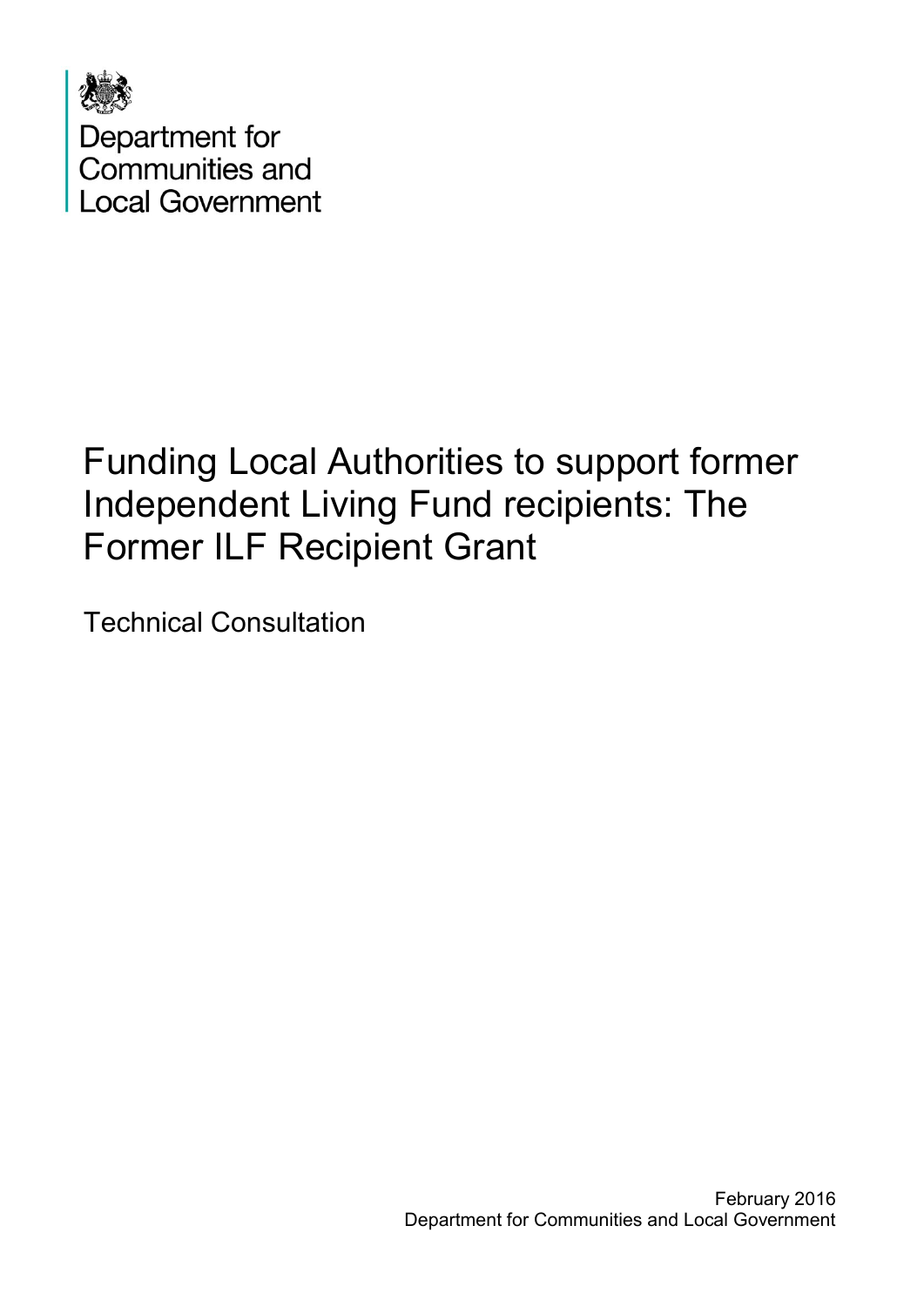

*© Crown copyright, 2016*

*Copyright in the typographical arrangement rests with the Crown.*

You may re-use this information (not including logos) free of charge in any format or medium, under the terms of the Open Government Licence. To view this licence[,http://www.nationalarchives.gov.uk/doc/open-government-licence/version/3/](http://www.nationalarchives.gov.uk/doc/open-government-licence/version/3/) or write to the Information Policy Team, The National Archives, Kew, London TW9 4DU, or email: [psi@nationalarchives.gsi.gov.uk.](mailto:psi@nationalarchives.gsi.gov.uk)

This document/publication is also available on our website at [www.gov.uk/dclg](http://www.gov.uk/dclg)

If you have any enquiries regarding this document/publication, complete the form at <http://forms.communities.gov.uk/> or write to us at:

Department for Communities and Local Government Fry Building 2 Marsham Street London SW1P 4DF Telephone: 030 3444 0000

For all our latest news and updates follow us on Twitter:<https://twitter.com/CommunitiesUK>

February 2016

ISBN: 978-1-4098-4773-1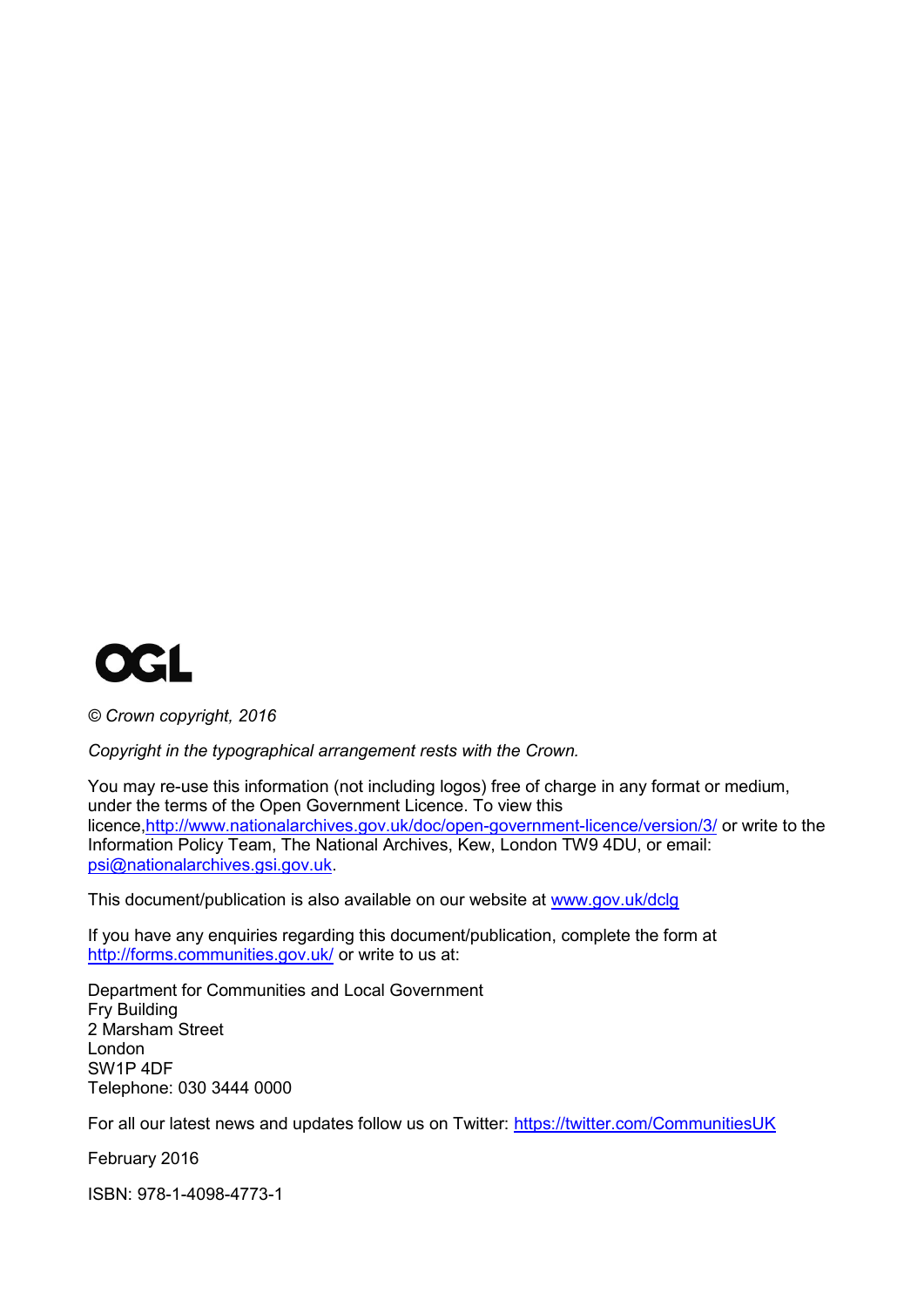# **Contents**

| Scope of the consultation                            | 4  |
|------------------------------------------------------|----|
| <b>Section 1: Introduction</b>                       | 5  |
| <b>Section 2: Value and Distribution Methodology</b> | 6  |
| <b>Section 3: Equalities Statement</b>               | 8  |
| Annex A - ILF model calculations and assumptions     | 10 |
| <b>Annex B - Local Authority Allocations</b>         | 12 |
| <b>Annex C - Equalities Statement</b>                | 16 |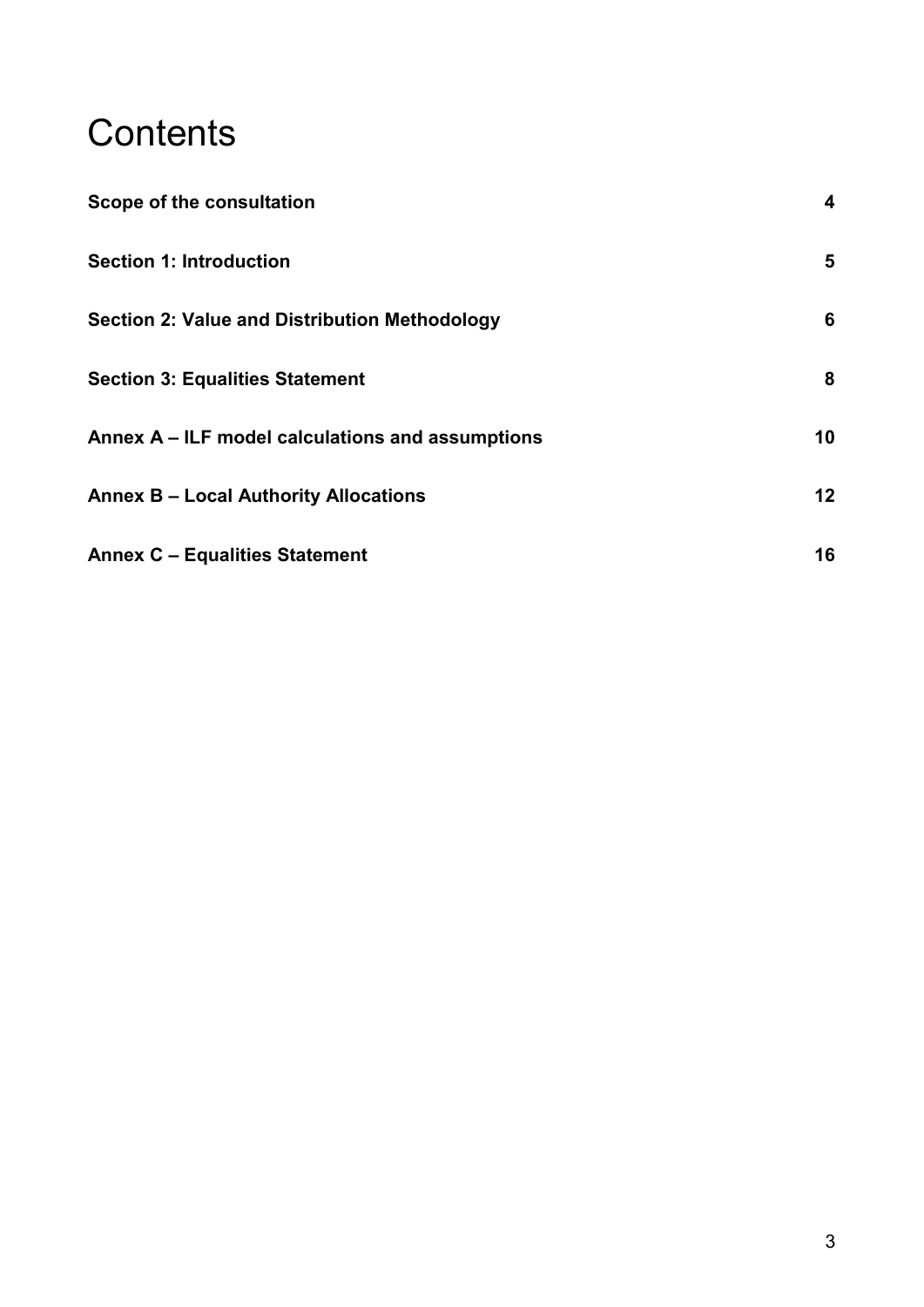# <span id="page-3-0"></span>Scope of the consultation

| Topic of this<br>consultation: | This consultation seeks views on the funding for Local Authorities in<br>meeting Care Act 2014 duties to former Independent Living Fund<br>recipients. It covers the following;<br>1. The value of the grant to be paid;<br>2. The distribution methodology |
|--------------------------------|-------------------------------------------------------------------------------------------------------------------------------------------------------------------------------------------------------------------------------------------------------------|
| Scope of this<br>consultation: | We are keen to hear the views of all parties with an interest in the<br>ongoing funding of local authorities in support of their duties towards<br>former Independent Living Fund recipients.                                                               |
| Geographical<br>scope:         | These proposals relate to England only.                                                                                                                                                                                                                     |
| Impact<br>Assessment:          | A draft Equality Statement can be found at Annex C.<br>We also welcome views on this as part of the current consultation.                                                                                                                                   |

## Basic Information

| To:                                         | The consultation will be of particular interest to local authorities,<br>former Independent Living Fund clients and disability interest groups                                                                                                                                                                                                                                                                                                                                                                                                                                           |
|---------------------------------------------|------------------------------------------------------------------------------------------------------------------------------------------------------------------------------------------------------------------------------------------------------------------------------------------------------------------------------------------------------------------------------------------------------------------------------------------------------------------------------------------------------------------------------------------------------------------------------------------|
| Body responsible<br>for the<br>consultation | Local Government Finance directorate within the Department for<br><b>Communities and Local Government.</b>                                                                                                                                                                                                                                                                                                                                                                                                                                                                               |
| Duration:                                   | This consultation will last for 6 weeks from Wednesday 10 <sup>th</sup> February<br>2016 to Tuesday 22 <sup>nd</sup> March 2016.                                                                                                                                                                                                                                                                                                                                                                                                                                                         |
| Enquiries:                                  | For any enquiries about the consultation please contact Lorenzo Peri<br>at: Lorenzo.Peri@communities.gsi.gov.uk or 0303 444 2131                                                                                                                                                                                                                                                                                                                                                                                                                                                         |
| How to respond:                             | By email to:<br>FormerILFGconsultation@communities.gsi.gov.uk<br>Or by post to:<br>Lorenzo Peri<br>Department for Communities and Local Government<br>2 <sup>nd</sup> floor, Fry Building<br>2 Marsham Street<br>London SW1P 4DF<br>Please state whether you are responding as an individual or<br>representing the views of a local council or other organisation. If<br>responding on behalf of an organisation, please include a summary of<br>the people and any other organisations it represents and, where<br>relevant, who else you have consulted in reaching your conclusions. |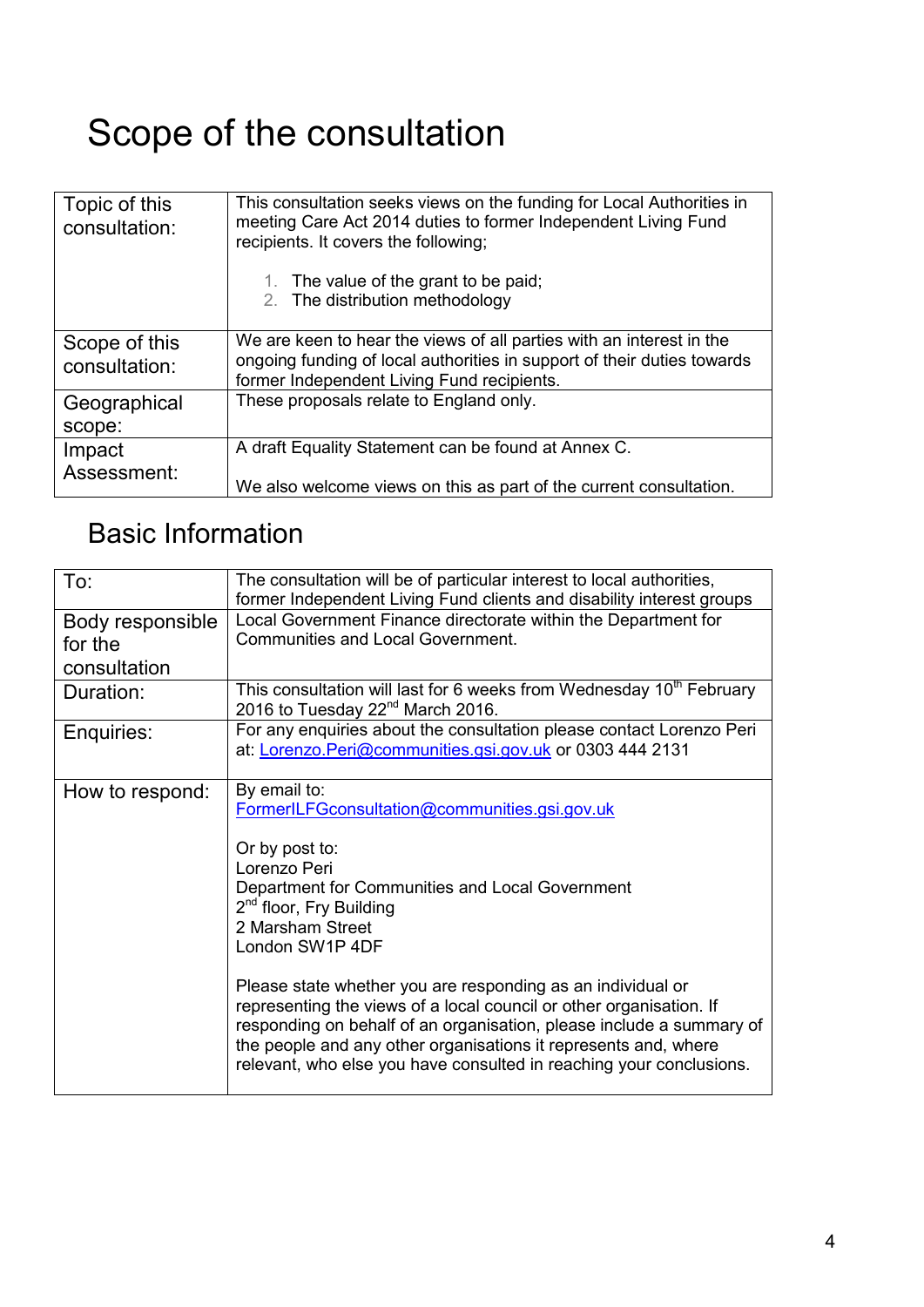# <span id="page-4-0"></span>Section 1: Introduction

### Aim

1.1The aim of this consultation is to set out the amount and proposed distribution of the new 'Former ILF Recipient Grant', which compensates for the cost pressures caused by the closure of the Independent Living Fund (ILF). The consultation invites comments on the proposed methodology for the value of the grant and the allocation of the funding.

### **Background**

- 1.2The Independent Living Fund (ILF) was established in 1988 to enable disabled people to continue to live in the community rather than in residential care. It was managed by the ILF Trust, set up by the Department for Work and Pensions.
- 1.3Following a decision by the Coalition Government, the ILF was closed on 30 June 2015, creating a single care system, managed by Local Government. This followed the introduction of the Care Act 2014 which ensures that the key features of ILF support, namely personalisation, choice and control,are now part of mainstream adult social care.system
- 1.4In announcing the decision to close the ILF, the Government stated that funding for 2015/16 in respect of former ILF users was to be distributed between councils in England and the devolved administrations in Scotland and Wales, in a way that reflected the ILF's forecast expenditure in each area at the point of closure.
- 1.5At the time of the ILF's closure there were agreed support packages for English ILF users amounted to £186.2 million for 2015/16. The ILF Trust deducted 25 per cent of this total to cover payments during the first quarter of 2015-16. The remaining 75 per cent, £139.7 million, represented the maximum amount that local authorities would need to allow them to fully fund the remaining commitments to former ILF users for the remainder of the financial year.
- 1.6The Government therefore issued a grant worth £139.7 million to local authorities in England, covering the remaining 9 months of 2015-16.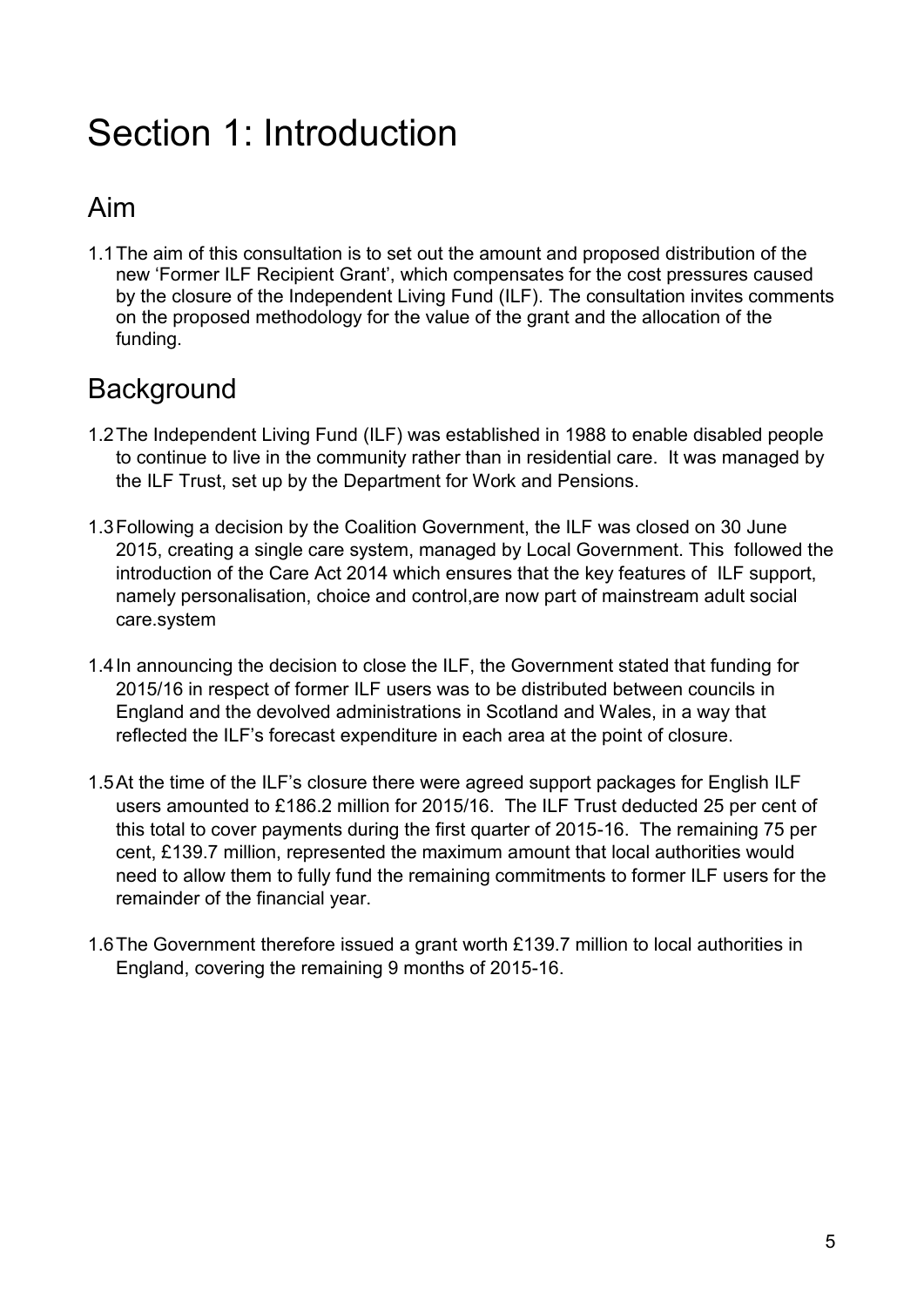# <span id="page-5-0"></span>Section 2: Value and Distribution Methodology

2.1This section outlines:

- 2.1.1 the Government's proposed future value of funding for councils in support of their duties under the Care Act 2014 to former ILF recipients,
- 2.1.2 the methodology in calculating local authority allocations; and

### Value

1

- 2.2With the ILF Trust now closed the Government are not able to make an assessment of the actual remaining commitments to former ILF clients for 2016-17. To calculate the on-going funding required until the end of the parliament, the option proposed is to use the now-closed ILF Trust's financial model. The model makes use of expenditure trends over several years to estimate the funding that would be required to enable Local Authorities to continue to fully fund the care packages of former ILF users, in each year of the parliament. The model predicts that commitments will decline year on year, as former users no longer need access to funding. A full calculation and detail of the assumptions that the model takes in to account can be found at Annex A.
- 2.3The calculation, for the course of the Parliament, of the level of the Former ILF Recipient Grant is set out in Table 1.

| <b>Former ILF</b><br><b>Recipient</b><br><b>Grant</b> | 2015-2016<br>$(\text{Em})$ | 2016-2017<br>$(\text{Em})$ | 2017-2018<br>$(\text{Em})$ | 2018-2019<br>$(\text{Em})$ | 2019-2020<br>$(\text{Em})$ |
|-------------------------------------------------------|----------------------------|----------------------------|----------------------------|----------------------------|----------------------------|
| Modelled<br>Expenditure for<br>financial year         | $183.6^{1}$                | 173.9                      | 165.2                      | 157.0                      | 149.1                      |
| Protected for<br>inflation                            | N/A                        | 176.9                      | 171                        | 165.6                      | 160.6                      |

**Table 1: Former ILF Recipient Grant amount over the course of the parliament**

#### **Q1. Do you have any comments on the proposal to use the ILF model to calculate the value of the Former ILF Recipient Grant?**

 $1$  As the ILF transferred to local authority control part-way through the 2015-2016 financial year (1 July 2015), this has been calculated by using the ILF Trust's financial model – see Annex A.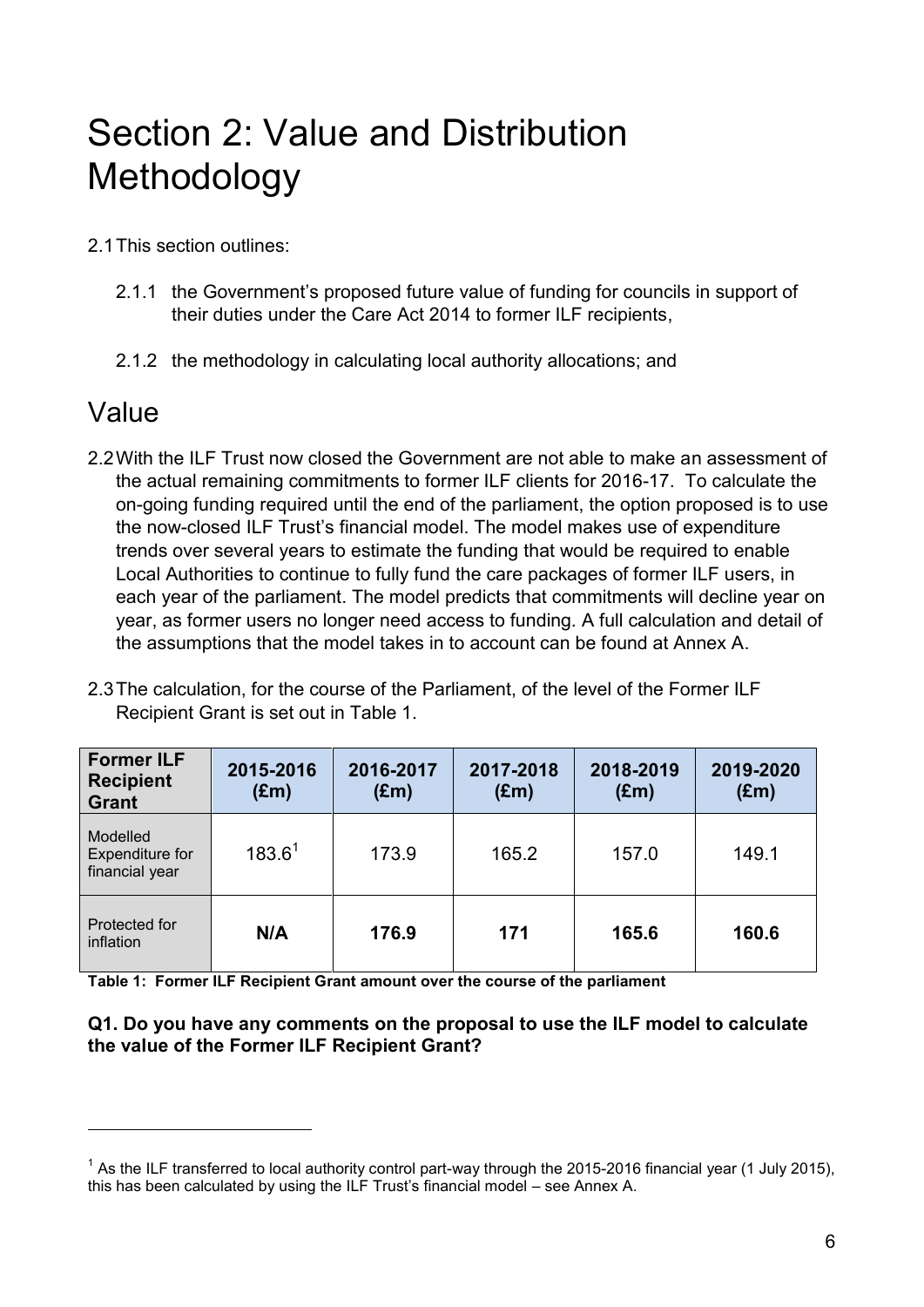## Distribution Methodology

- 2.4Due to the significant geographical variation in take up of ILF funding across England, the Government believes that distribution of any future funding to local authorities should remain in line with expenditure patterns at the time of the ILF's closure. This approach is, the Government believes, the most accurate way of providing funding to local authorities that reflects former ILF client numbers in individual authorities.
- 2.5Annex B sets out the proposed local authority allocations for 2016-2017 through to 2019-2020. The grant paid in 2015-16 was based on actual remaining commitments to ILF users at the time of the ILF's closure. To maintain the direct link between historic ILF client numbers in individual councils, the Government has applied the 2015-16 distribution to the new grant total for each year of the Parliament.

**Q2. Do you have any comments or suggestions about the proposal to continue to maintain the link between historic ILF client numbers and the distribution of the Former ILF Recipient Grant?**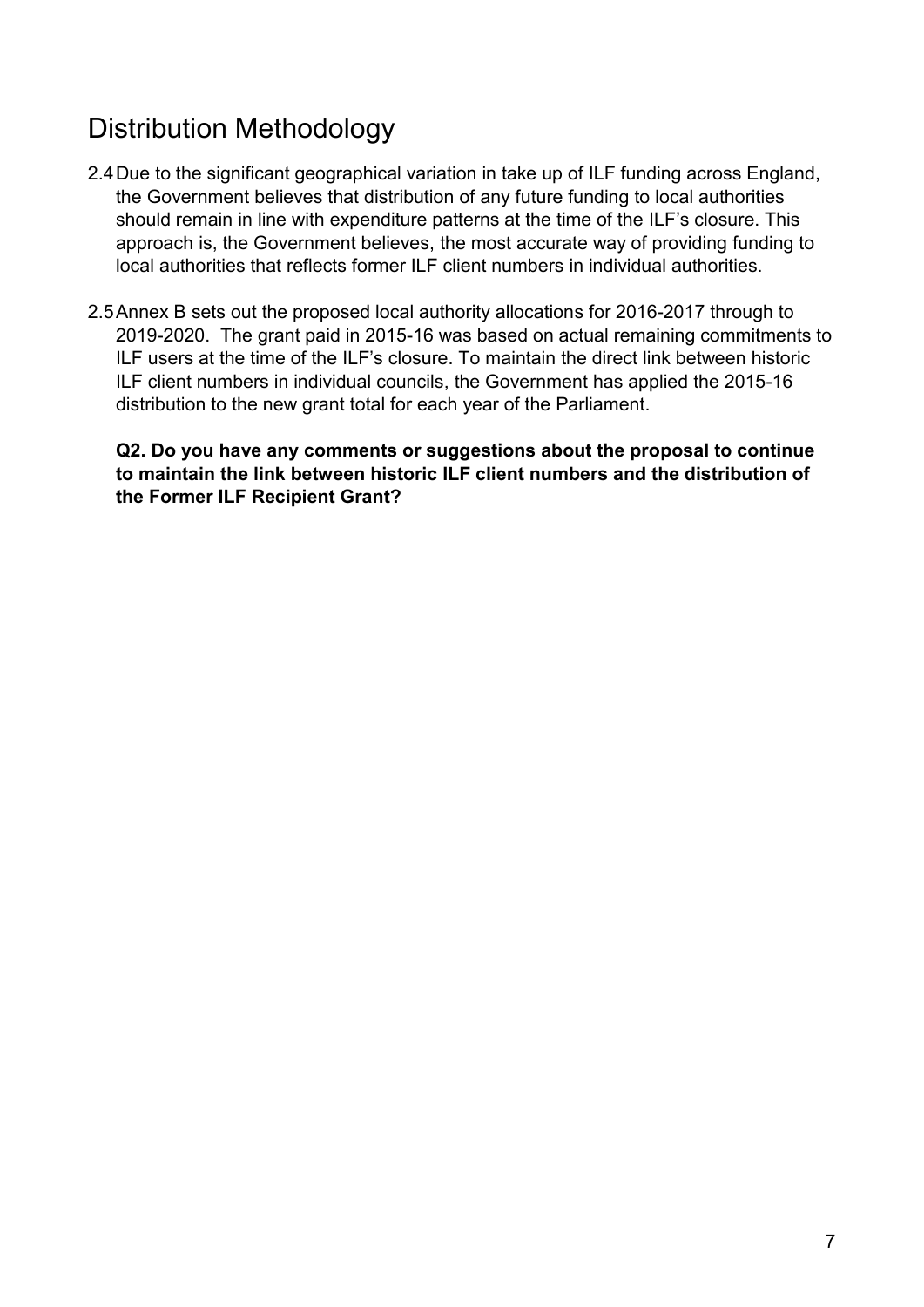# <span id="page-7-0"></span>Section 3: Equalities Statement

- 3.1Attached at Annex C is a draft equalities statement setting out our provisional views on the equalities impacts.
- 3.2We also welcome views on the draft equalities statement.
- **Q3. Do you have any comments on the draft equalities statement?**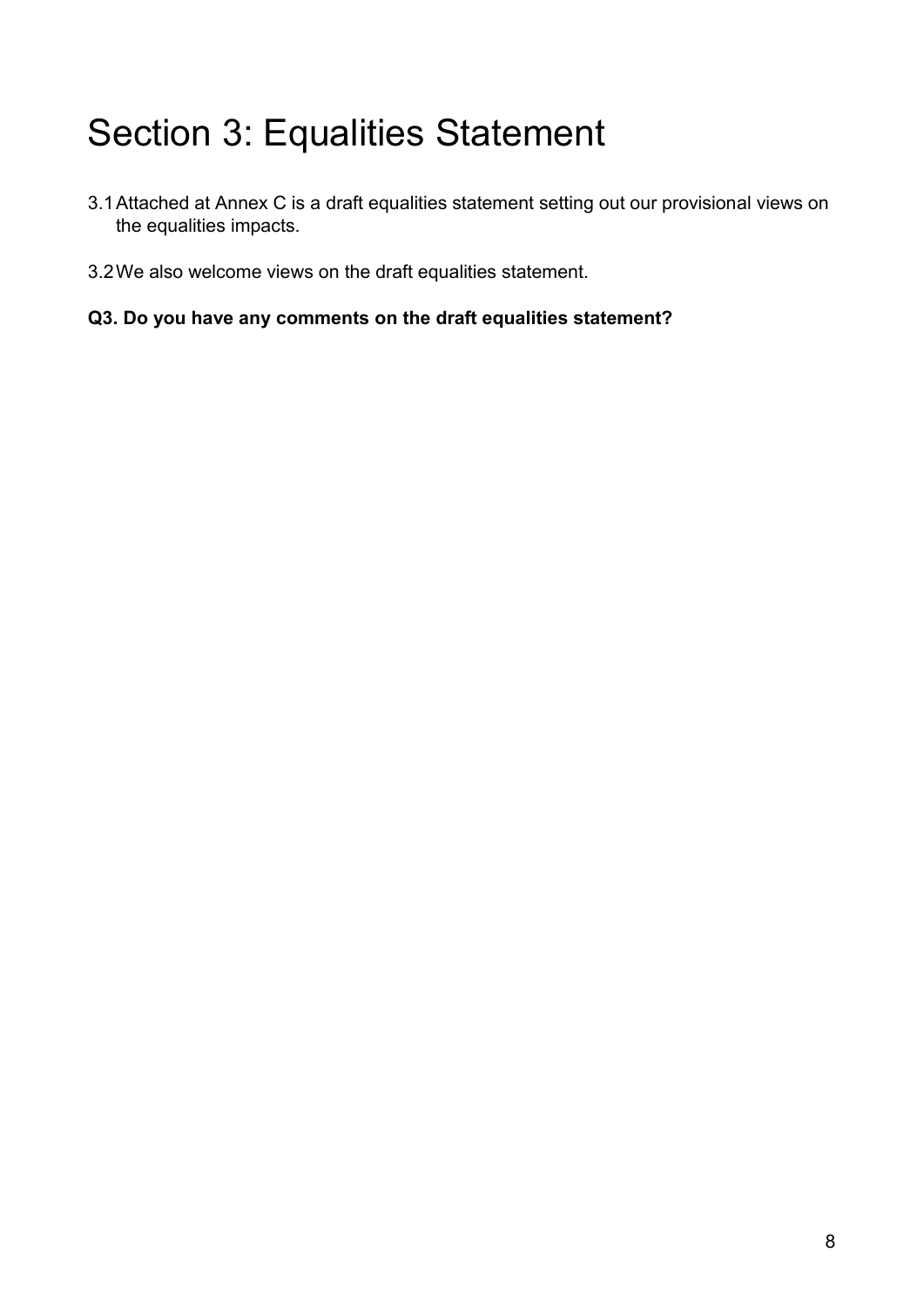## Summary of Questions

**Q1. Do you have any comments on the proposal to use the ILF model to calculate the value of the Former ILF Recipient Grant?**

**Q2. Do you have any comments or suggestions about the proposal to continue to maintain the link between historic ILF client numbers and the distribution of the Former ILF recipient Grant?**

**Q3. Do you have any comments with our provisional equalities assessment?**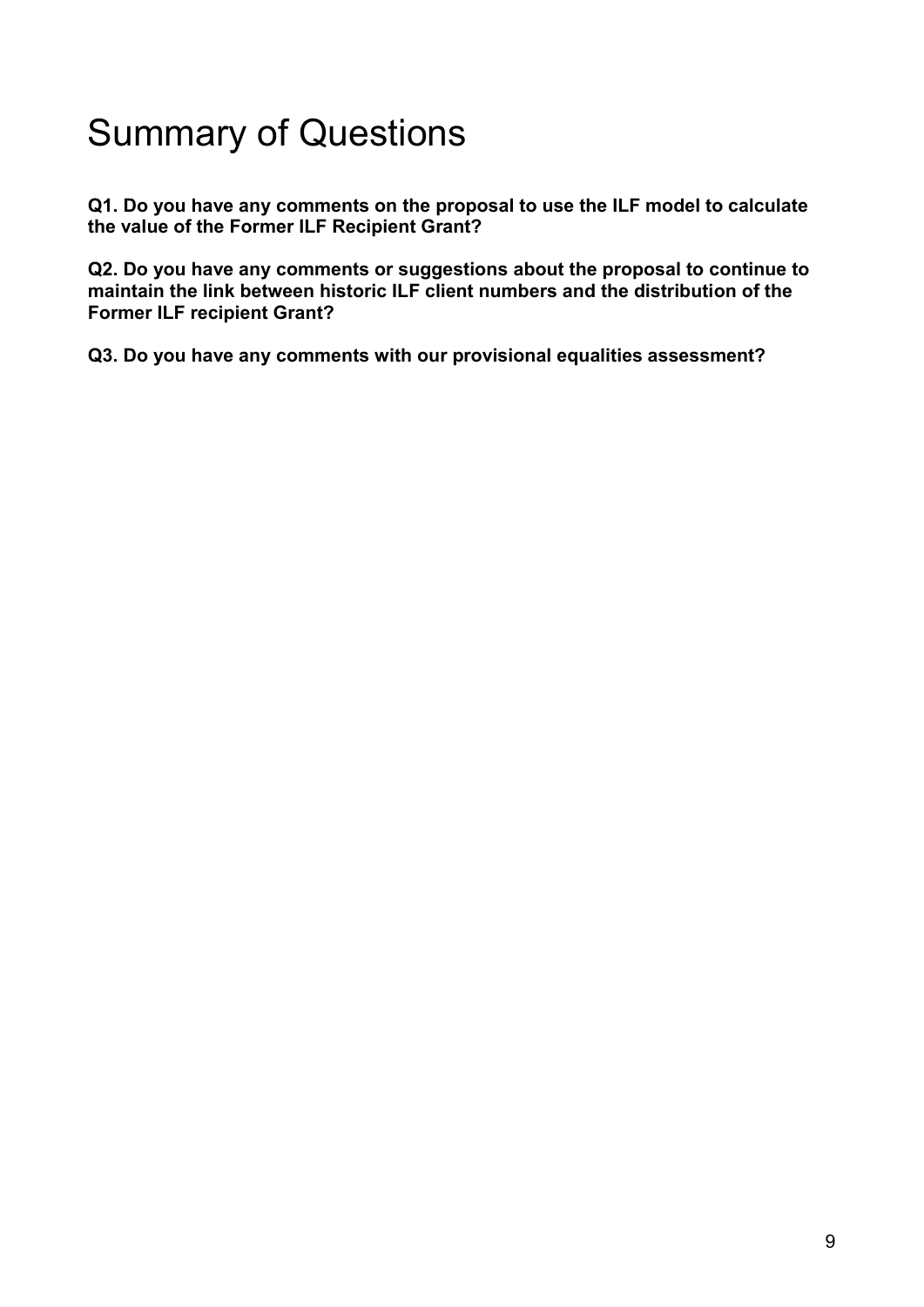# <span id="page-9-0"></span>Annex A – ILF model calculations and assumptions

| <b>Former ILF</b><br><b>Recipient</b><br><b>Grant</b> | 2015-2016<br>$(Em)^2$ | 2016-2017<br>$(\text{Em})$ | 2017-2018<br>$(\text{Em})$ | 2018-2019<br>$(\text{Em})$ | 2019-2020<br>$(\text{Em})$ |
|-------------------------------------------------------|-----------------------|----------------------------|----------------------------|----------------------------|----------------------------|
| <b>Maximum</b><br><b>Expenditure</b>                  | $188^{3}$             | 184.4                      | 175.1                      | 166.4                      | 158.1                      |
| <b>Expenditure</b><br>after attrition                 | 184.4                 | 175.1                      | 166.4                      | 158.1                      | 150.3                      |
| <b>Expenditure</b><br>after attrition<br>and suspense | 183.6                 | 173.9                      | 165.2                      | 157.0                      | 149.1                      |
| <b>Protected for</b><br>inflation                     | N/A                   | 176.9                      | 171                        | 165.6                      | 160.6                      |

- 2.3The forecasted budget requirement for the 'Former ILF Recipient Grant' is based on the ILF Trust's financial model. The assumptions in the model are as below;
	- Attrition, where former users no longer need to access ILF funding, will be at 5.0 per cent, per annum – slightly lower than the 2014-15 year which ran at 5.2 per cent, and;
	- average suspense<sup>4</sup> numbers remain constant at the transfer level i.e. 67 users per month with a value of £1.13 million per year. suspended

2.4The Government has not recognised the following in the forecasts;

1

 grant recoveries i.e. unused money returned from users ran annually around the 2 per cent mark under ILF control; and

<sup>&</sup>lt;sup>2</sup> For 2015-16 the amount paid to local authorities was £139.7 million which represented the maximum total expenditure at the time of the ILF's transfer to local authority responsibility.

 $3$  The agreed value of remaining support packages at the time of the ILF's closure was £186.2 (see paragraph 1.5). To ensure consistency, the government has calculated all funding from the value of the packages at the beginning of the 2015-2016 financial year which was £188 million.

<sup>4</sup> Suspense is defined as where funding to an individual is temporarily stopped during a period where the recipient does not require a care package – e.g. periods of stay in hospital.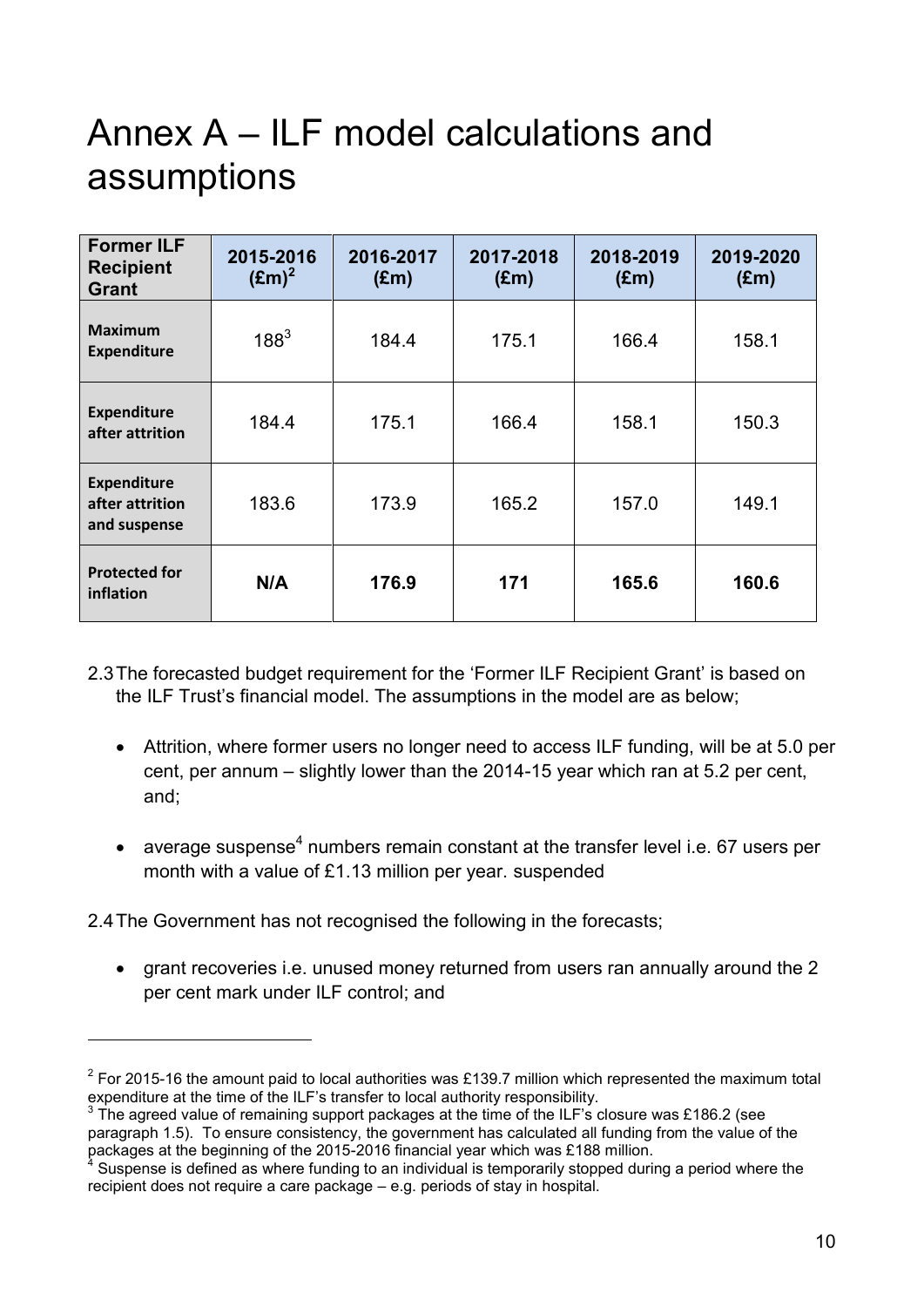58 former ILF users refused to give consent on their data to local authorities whose combined annual funding amounted to £0.953 million in 2014/15. Given that these were fully funded upon transfer in 2015-16, the Government sees no reason to depart from this approach for future years.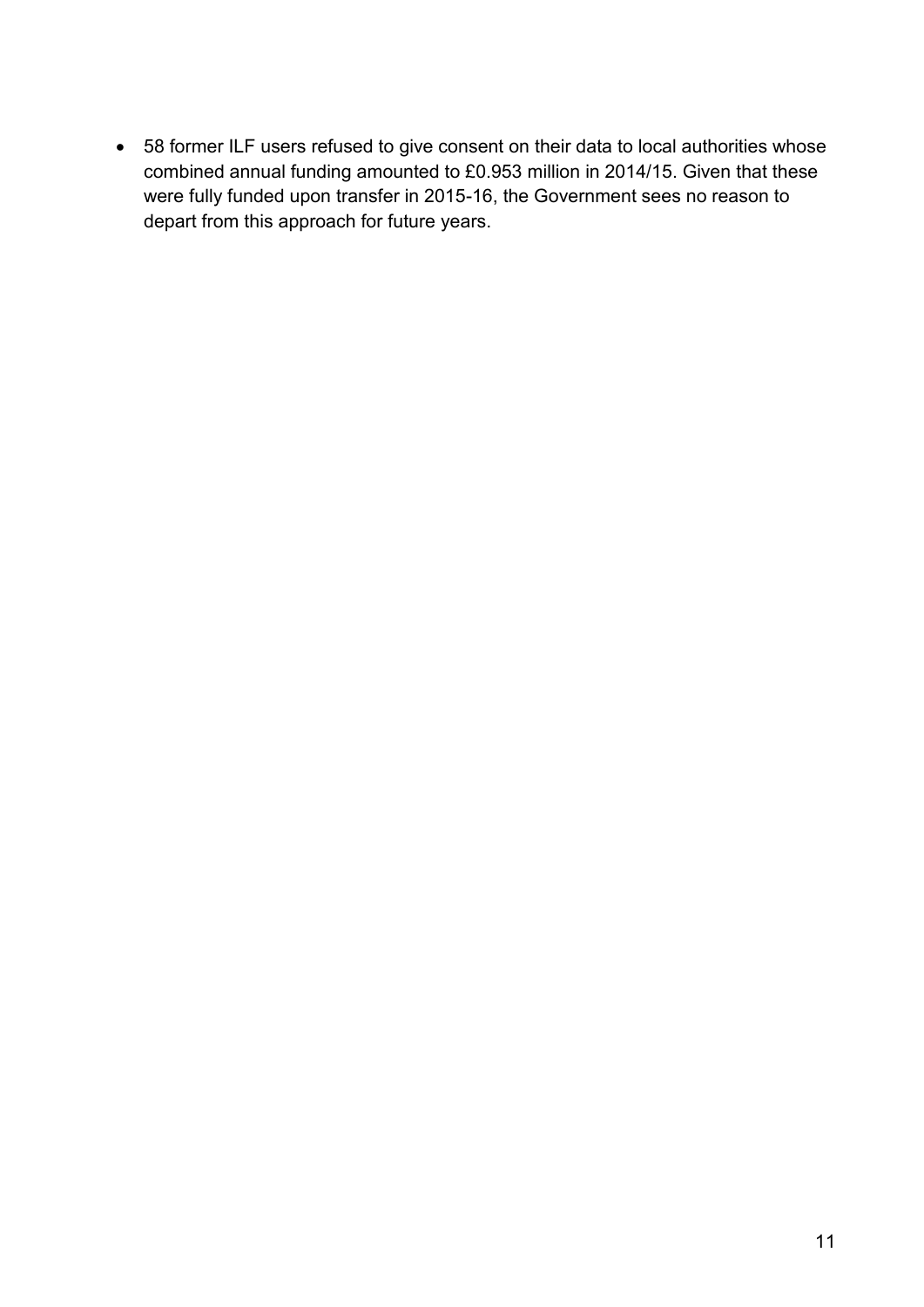# <span id="page-11-0"></span>Annex B – Local Authority Allocations

| <b>Authority</b>           | 2016-17    | 2017-18    | 2018-19    | 2019-20    |
|----------------------------|------------|------------|------------|------------|
| <b>Barking</b>             | £488,107   | £472,034   | £457,128   | £443,242   |
| <b>Barnet</b>              | £1,476,044 | £1,427,439 | £1,382,360 | £1,340,371 |
| <b>Barnsley</b>            | £1,830,619 | £1,770,338 | £1,714,431 | £1,662,355 |
| <b>Bath</b>                | £468,244   | £452,825   | £438,525   | £425,205   |
| <b>Bedford</b>             | £370,916   | £358,702   | £347,374   | £336,823   |
| <b>Bexley</b>              | £684,392   | £661,856   | £640,954   | £621,485   |
| Birmingham                 | £4,497,367 | £4,349,272 | £4,211,923 | £4,083,985 |
| <b>Blackburn</b>           | £424,968   | £410,974   | £397,996   | £385,906   |
| <b>Blackpool</b>           | £185,564   | £179,453   | £173,786   | £168,507   |
| <b>Bolton</b>              | £945,894   | £914,747   | £885,859   | £858,951   |
| <b>Bournemouth</b>         | £275,103   | £266,044   | £257,642   | £249,816   |
| <b>Bracknell</b>           | £272,943   | £263,956   | £255,620   | £247,855   |
| <b>Bradford</b>            | £2,067,201 | £1,999,130 | £1,935,997 | £1,877,191 |
| <b>Brent</b>               | £961,363   | £929,706   | £900,346   | £872,997   |
| <b>Brighton &amp; Hove</b> | £621,780   | £601,305   | £582,316   | £564,628   |
| <b>Bristol</b>             | £1,781,970 | £1,723,291 | £1,668,870 | £1,618,178 |
| <b>Bromley</b>             | £666,054   | £644,121   | £623,780   | £604,832   |
| <b>Buckinghamshire</b>     | £1,128,144 | £1,090,995 | £1,056,542 | £1,024,449 |
| Bury                       | £317,296   | £306,847   | £297,157   | £288,131   |
| Calderdale                 | £875,160   | £846,341   | £819,614   | £794,718   |
| Cambridgeshire             | £1,313,546 | £1,270,292 | £1,230,176 | £1,192,809 |
| Camden                     | £865,327   | £836,833   | £810,406   | £785,790   |
| Central                    |            |            |            |            |
| <b>Bedfordshire</b>        | £458,090   | £443,006   | £429,016   | £415,984   |
| <b>Cheshire East</b>       | £947,904   | £916,690   | £887,741   | £860,776   |
| <b>Cheshire West</b>       | £1,650,693 | £1,596,337 | £1,545,925 | £1,498,967 |
| City of London             | £7,948     | £7,686     | £7,443     | £7,217     |
| City of York               | £366,946   | £354,863   | £343,656   | £333,217   |
| Cornwall                   | £2,854,519 | £2,760,522 | £2,673,345 | £2,592,142 |
| Coventry                   | £2,558,418 | £2,474,171 | £2,396,037 | £2,323,257 |
| Croydon                    | £1,057,560 | £1,022,736 | £990,438   | £960,353   |
| Cumbria                    | £3,569,217 | £3,451,685 | £3,342,681 | £3,241,146 |
| Darlington                 | £824,465   | £797,316   | £772,137   | £748,683   |
| Derby                      | £1,174,904 | £1,136,215 | £1,100,334 | £1,066,911 |
| Derbyshire                 | £2,790,815 | £2,698,916 | £2,613,684 | £2,534,293 |
| Devon                      | £2,887,837 | £2,792,743 | £2,704,548 | £2,622,397 |
| Doncaster                  | £751,065   | £726,333   | £703,395   | £682,030   |
| Dorset                     | £765,103   | £739,908   | £716,542   | £694,777   |
| Dudley                     | £1,114,278 | £1,077,586 | £1,043,556 | £1,011,858 |
| Durham                     | £1,699,391 | £1,643,431 | £1,591,532 | £1,543,189 |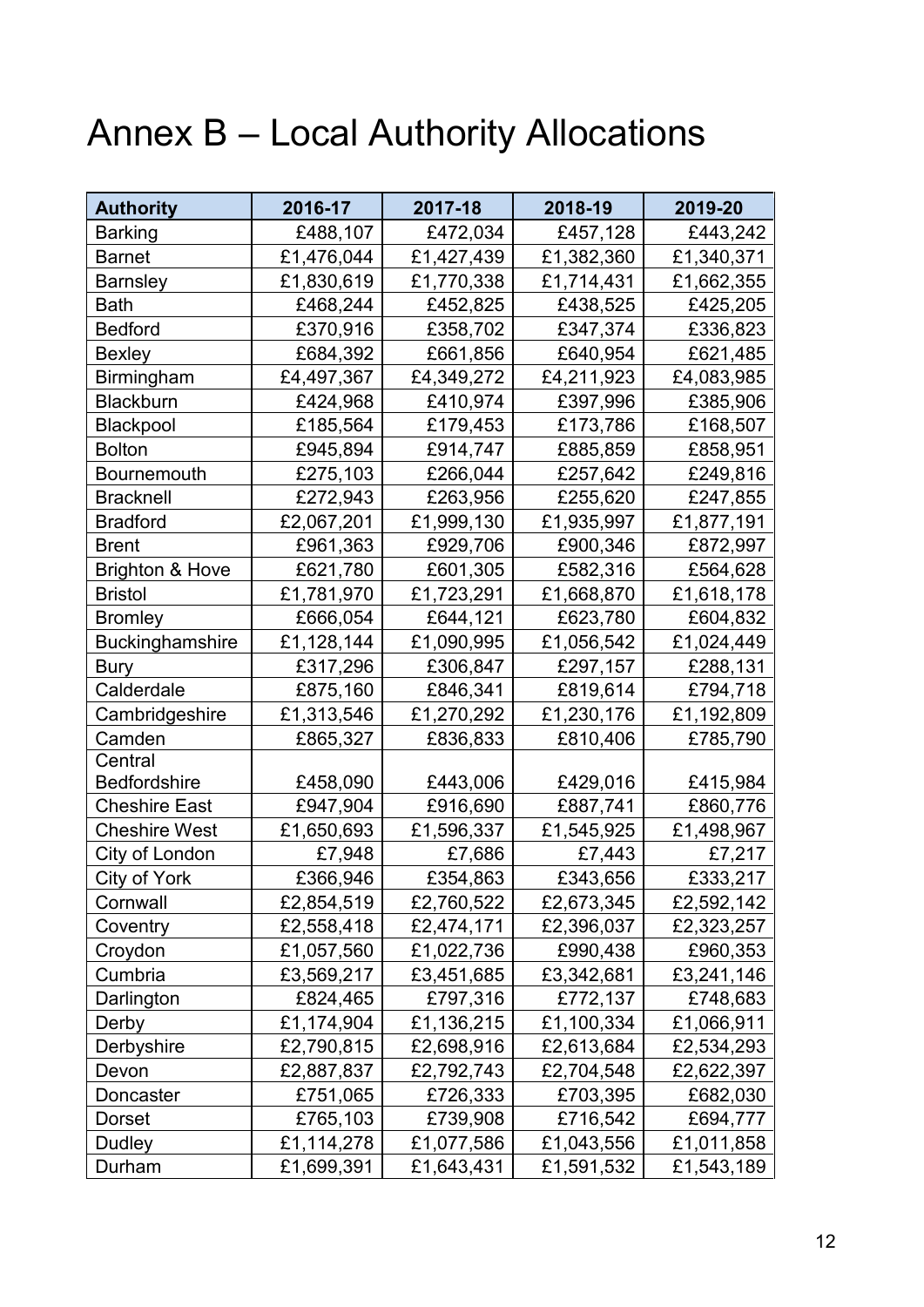| Ealing                | £595,497   | £575,887   | £557,701   | £540,761   |
|-----------------------|------------|------------|------------|------------|
| <b>East Riding</b>    | £971,832   | £939,830   | £910,151   | £882,505   |
| <b>East Sussex</b>    | £1,052,855 | £1,018,185 | £986,031   | £956,080   |
| Enfield               | £799,117   | £772,802   | £748,397   | £725,664   |
| <b>Essex</b>          | £5,604,533 | £5,419,980 | £5,248,817 | £5,089,384 |
| Gateshead             | £427,121   | £413,056   | £400,012   | £387,862   |
| Gloucestershire       | £977,027   | £944,855   | £915,016   | £887,222   |
| Greenwich             | £1,191,830 | £1,152,584 | £1,116,185 | £1,082,281 |
| Hackney               | £780,854   | £755,141   | £731,294   | £709,081   |
| Halton                | £722,640   | £698,844   | £676,774   | £656,217   |
| Hammersmith           | £849,952   | £821,964   | £796,006   | £771,827   |
| Hampshire             | £4,494,996 | £4,346,979 | £4,209,702 | £4,081,832 |
| Haringey              | £749,468   | £724,788   | £701,899   | £680,579   |
| Harrow                | £325,087   | £314,382   | £304,454   | £295,206   |
| Hartlepool            | £641,457   | £620,335   | £600,744   | £582,497   |
| Havering              | £644,777   | £623,545   | £603,853   | £585,511   |
| <b>Herefordshire</b>  | £1,296,818 | £1,254,115 | £1,214,510 | £1,177,619 |
| <b>Hertfordshire</b>  | £2,140,629 | £2,070,140 | £2,004,765 | £1,943,870 |
| Hillingdon            | £542,807   | £524,933   | £508,355   | £492,914   |
| Hounslow              | £541,324   | £523,498   | £506,966   | £491,567   |
| Isle of Wight         | £164,081   | £158,678   | £153,667   | £148,999   |
| Islington             | £1,301,804 | £1,258,936 | £1,219,179 | £1,182,146 |
| Kensington            | £504,235   | £487,631   | £472,232   | £457,888   |
| Kent                  | £2,114,113 | £2,044,497 | £1,979,932 | £1,919,791 |
| Kingston upon         |            |            |            |            |
| Hull<br>Kingston upon | £307,845   | £297,708   | £288,307   | £279,549   |
| <b>Thames</b>         | £177,777   | £171,923   | £166,494   | £161,436   |
| <b>Kirklees</b>       | £890,948   | £861,609   | £834,400   | £809,055   |
| Knowsley              | £1,040,646 | £1,006,378 | £974,597   | £944,994   |
| Lambeth               | £679,824   | £657,437   | £636,676   | £617,337   |
| Lancashire            | £6,074,689 | £5,874,654 | £5,689,133 | £5,516,325 |
| Leeds                 | £655,753   | £634,159   | £614,133   | £595,478   |
| Leicester City        | £921,187   | £890,853   | £862,720   | £836,515   |
| Leicestershire        | £1,279,615 | £1,237,479 | £1,198,399 | £1,161,998 |
| Lewisham              | £635,813   | £614,876   | £595,458   | £577,371   |
| Lincolnshire          | £1,755,413 | £1,697,609 | £1,643,998 | £1,594,061 |
| Liverpool             | £4,748,077 | £4,591,726 | £4,446,720 | £4,311,650 |
| Luton                 | £452,184   | £437,294   | £423,484   | £410,621   |
| Manchester            | £2,184,599 | £2,112,662 | £2,045,944 | £1,983,798 |
| Medway Towns          | £793,412   | £767,286   | £743,055   | £720,484   |
| Merton                | £331,038   | £320,137   | £310,027   | £300,610   |
| Middlesbrough         | £2,012,543 | £1,946,272 | £1,884,809 | £1,827,557 |
| <b>Milton Keynes</b>  | £728,691   | £704,695   | £682,441   | £661,712   |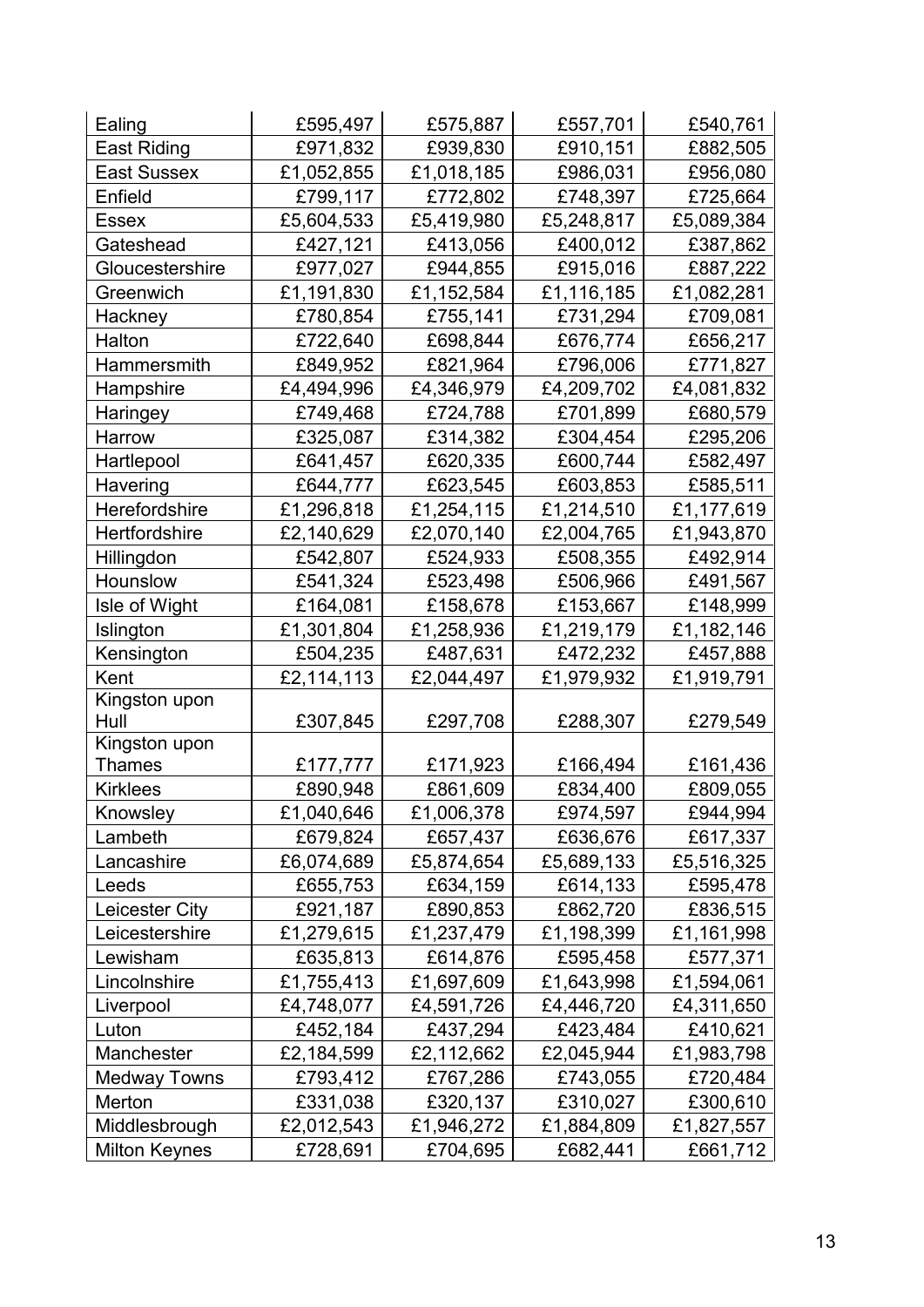| Newcastle upon        |            |            |            |            |
|-----------------------|------------|------------|------------|------------|
| Tyne                  | £1,233,153 | £1,192,546 | £1,154,885 | £1,119,806 |
| Newham                | £644,369   | £623,150   | £603,471   | £585,141   |
| <b>Norfolk</b>        | £1,518,286 | £1,468,290 | £1,421,921 | £1,378,730 |
| North East            |            |            |            |            |
| Lincolnshire          | £189,352   | £183,117   | £177,334   | £171,948   |
| North Lincoln         | £598,533   | £578,823   | £560,544   | £543,518   |
| <b>North Somerset</b> | £379,161   | £366,676   | £355,096   | £344,310   |
| North Tyneside        | £673,993   | £651,799   | £631,216   | £612,042   |
| North Yorkshire       | £1,505,686 | £1,456,105 | £1,410,121 | £1,367,289 |
| Northamptonshire      | £857,201   | £828,974   | £802,795   | £778,410   |
| Northumberland        | £925,688   | £895,206   | £866,936   | £840,602   |
| Nottingham City       | £773,177   | £747,717   | £724,104   | £702,109   |
| Nottinghamshire       | £2,918,203 | £2,822,109 | £2,732,987 | £2,649,972 |
| Oldham                | £2,841,343 | £2,747,779 | £2,661,005 | £2,580,176 |
| Oxfordshire           | £3,803,136 | £3,677,901 | £3,561,754 | £3,453,565 |
| Peterborough          | £128,716   | £124,478   | £120,547   | £116,885   |
| Plymouth              | £641,067   | £619,957   | £600,379   | £582,142   |
| Poole                 | £587,403   | £568,060   | £550,121   | £533,411   |
| Portsmouth            | £491,763   | £475,569   | £460,551   | £446,562   |
| Reading               | £258,732   | £250,212   | £242,311   | £234,950   |
| Redbridge             | £816,883   | £789,984   | £765,036   | £741,798   |
| Redcar and            |            |            |            |            |
| Cleveland             | £374,697   | £362,358   | £350,915   | £340,256   |
| Richmond upon         |            |            |            |            |
| Thames                | £423,023   | £409,093   | £396,174   | £384,140   |
| Rochdale              | £543,979   | £526,066   | £509,453   | £493,978   |
| Rotherham             | £1,587,564 | £1,535,287 | £1,486,802 | £1,441,640 |
| Rutland               | £67,888    | £65,653    | £63,580    | £61,648    |
| Salford               | £865,145   | £836,656   | £810,235   | £785,624   |
| Sandwell              | £1,129,191 | £1,092,007 | £1,057,522 | £1,025,399 |
| Sefton                | £2,319,808 | £2,243,419 | £2,172,572 | £2,106,579 |
| Sheffield             | £2,779,575 | £2,688,046 | £2,603,157 | £2,524,086 |
| Shropshire            | £1,664,983 | £1,610,156 | £1,559,307 | £1,511,943 |
| Slough                | £343,382   | £332,075   | £321,588   | £311,820   |
| Solihull              | £846,645   | £818,766   | £792,909   | £768,824   |
| Somerset              | £1,313,553 | £1,270,299 | £1,230,183 | £1,192,816 |
| South                 |            |            |            |            |
| Gloucestershire       | £914,599   | £884,482   | £856,550   | £830,532   |
| South Tyneside        | £306,215   | £296,132   | £286,780   | £278,069   |
| Southampton           | £441,989   | £427,434   | £413,936   | £401,363   |
| Southend-on-Sea       | £418,867   | £405,074   | £392,281   | £380,366   |
| Southwark             | £197,361   | £190,862   | £184,835   | £179,220   |
| <b>St Helens</b>      | £1,191,321 | £1,152,092 | £1,115,709 | £1,081,819 |
| Staffordshire         | £2,557,129 | £2,472,925 | £2,394,830 | £2,322,087 |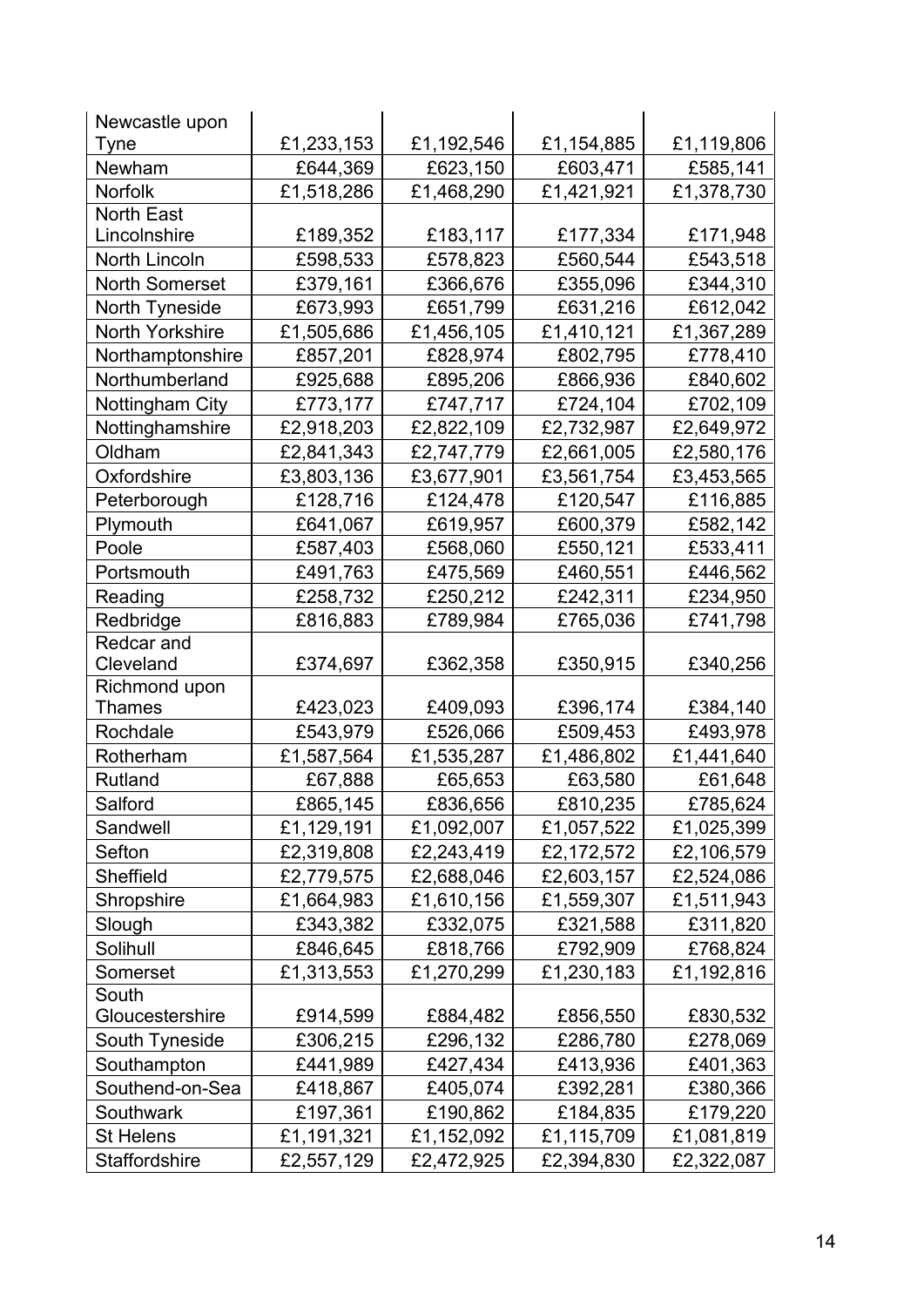| Stockport             | £1,015,373   | £981,938     | £950,928     | £922,044     |
|-----------------------|--------------|--------------|--------------|--------------|
| Stockton              | £551,965     | £533,789     | £516,932     | £501,230     |
| Stoke-on-Trent        | £657,547     | £635,895     | £615,813     | £597,108     |
| Suffolk CC            | £2,558,986   | £2,474,720   | £2,396,569   | £2,323,773   |
| Sunderland            | £896,972     | £867,435     | £840,041     | £814,525     |
| Surrey                | £1,738,108   | £1,680,873   | £1,627,792   | £1,578,347   |
| Sutton                | £123,742     | £119,668     | £115,889     | £112,368     |
| Swindon               | £421,273     | £407,401     | £394,535     | £382,551     |
| Tameside              | £799,561     | £773,232     | £748,814     | £726,068     |
| Telford               | £924,509     | £894,065     | £865,831     | £839,531     |
| <b>Thurrock</b>       | £320,565     | £310,009     | £300,219     | £291,100     |
| Torbay                | £472,331     | £456,778     | £442,353     | £428,916     |
| <b>Tower Hamlets</b>  | £422,800     | £408,878     | £395,965     | £383,938     |
| <b>Trafford</b>       | £397,900     | £384,798     | £372,646     | £361,327     |
| Wakefield             | £926,900     | £896,378     | £868,070     | £841,703     |
| Walsall               | £890,225     | £860,911     | £833,723     | £808,399     |
| <b>Waltham Forest</b> | £1,210,036   | £1,170,191   | £1,133,236   | £1,098,814   |
| Wandsworth            | £279,651     | £270,442     | £261,902     | £253,947     |
| Warrington            | £580,291     | £561,183     | £543,461     | £526,953     |
| Warwickshire          | £1,929,059   | £1,865,536   | £1,806,623   | £1,751,747   |
| <b>West Berkshire</b> | £444,463     | £429,827     | £416,253     | £403,609     |
| <b>West Sussex</b>    | £4,745,060   | £4,588,809   | £4,443,895   | £4,308,911   |
| Westminster           | £326,752     | £315,993     | £306,014     | £296,718     |
| Wigan                 | £1,603,583   | £1,550,778   | £1,501,805   | £1,456,187   |
| Wiltshire             | £1,190,530   | £1,151,327   | £1,114,968   | £1,081,101   |
| Windsor               | £124,076     | £119,990     | £116,201     | £112,671     |
| Wirral                | £1,677,574   | £1,622,333   | £1,571,100   | £1,523,377   |
| Wokingham             | £291,790     | £282,182     | £273,270     | £264,970     |
| Wolverhampton         | £1,044,812   | £1,010,407   | £978,499     | £948,777     |
| Worcestershire        | £3,115,042   | £3,012,466   | £2,917,332   | £2,828,718   |
| <b>Total</b>          | £176,856,300 | £171,032,551 | £165,631,360 | £160,600,281 |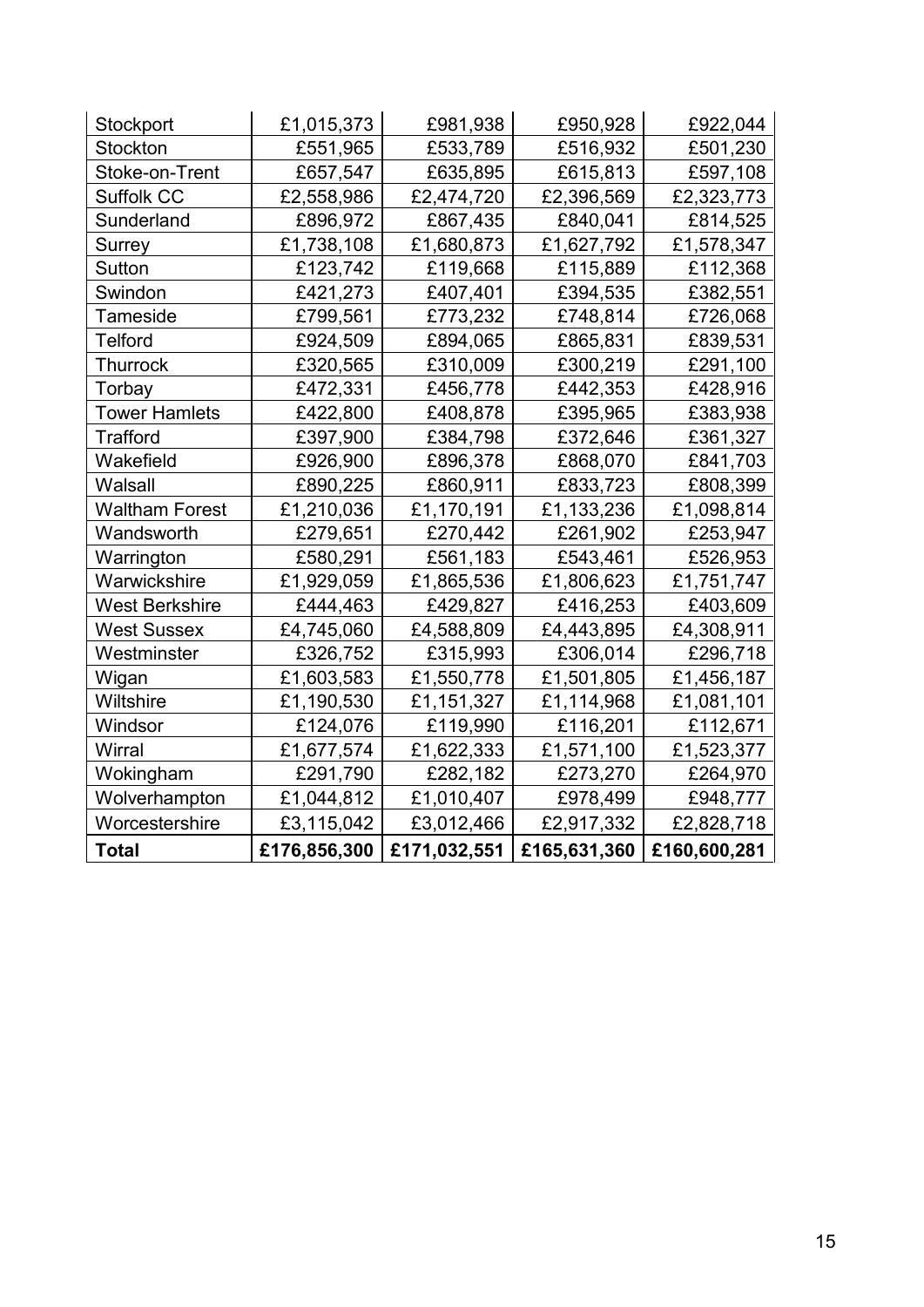# <span id="page-15-0"></span>Annex C – Equalities Statement

### **1. Name of Directorate**

Local Government Finance, Department for Communities and Local Government

#### **2. Please list all the policy streams in your business area.**

This draft equality statement covers the Government's proposed value of the 'Former ILF Recipient Grant' and the methodology in calculating local authority allocations.

#### **3. Identify any policy streams aimed at or impacting upon persons who share a protected characteristic.**

On 6 March 2014 the Government published the Equality Analysis of the 'Closure of the Independent Living Fund<sup>'5</sup>. This Equality Statement only assesses the potential impact on protected groups from the proposed value and new distribution methodology for the 'Former ILF Recipient Grant'.

### Value

Unlike in 2015-16, where funding paid to local authorities was based on actual remaining financial commitments to former ILF users, the proposal for funding being made available for the rest of the parliament has been calculated using an ILF Trust financial model. The model uses expenditure trends, based on financial data over several years, to estimate the cost of maintaining in full the care packages of former ILF users. This is done in each year of the parliament, for England as a whole.

### **Distribution**

1

As the financial model cannot assess the cost at a local level, the Government proposes to distribute the funding by applying the 2015-16 distribution to the new grant total for each year of the Parliament. This will ensure the link between ILF client numbers in individual councils at the time of the fund's closure reflects the allocation that they receive in future years.

As funding will continue to be unhypothecated there is no way of assessing whether local authorities will use the funding to maintain care packages in full. However, the Government is committed to ensuring that funding is provided at a level where the choice to do so is made by the council.

### **4. Who has responsibility for developing these policies?**

Matthew Style, Director, Local Government Finance, Department for Communities and Local Government (DCLG).

<sup>5</sup> [https://www.gov.uk/government/uploads/system/uploads/attachment\\_data/file/287236/closure-of-ilf](https://www.gov.uk/government/uploads/system/uploads/attachment_data/file/287236/closure-of-ilf-equality-analysis.pdf)[equality-analysis.pdf](https://www.gov.uk/government/uploads/system/uploads/attachment_data/file/287236/closure-of-ilf-equality-analysis.pdf)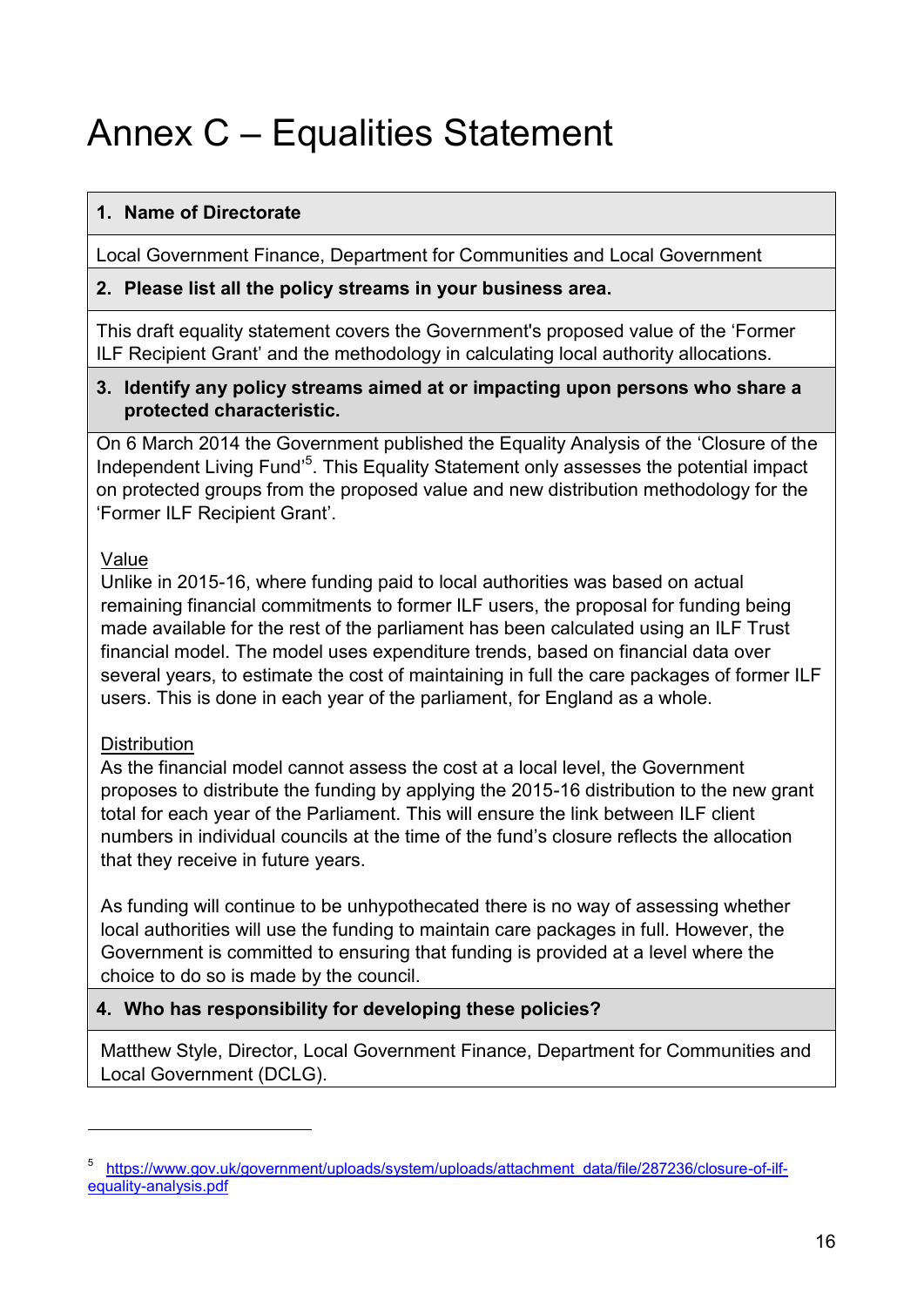#### **5. Are there any EU or other statutory regulations that need to be adhered to regarding equalities?**

In exercising his functions the Secretary of State is subject to the public sector equality duty in section 149 of the Equality Act 2010.

The duty on the Secretary of State pursuant to section 149 of the Equality Act 2010 when exercising the functions referred to above and other functions is to have due regard to the need to (as set out in section 149(1))—

(a) eliminate discrimination, harassment, victimisation and any other conduct that is prohibited by or under the Equality Act 2010;

(b) advance equality of opportunity between persons who share a relevant protected characteristic and persons who do not share it; and

(c) foster good relations between persons who share a relevant protected characteristic and persons who do not share it.

Section 149(1)(b) involves the Secretary of State having due regard, in particular, to the need to—

(a) remove or minimise disadvantages suffered by persons who share a relevant protected characteristic that are connected to that characteristic;

(b) take steps to meet the needs of persons who share a relevant protected characteristic that are different from the needs of persons who do not share it; and

(c) encourage persons who share a relevant protected characteristic to participate in public life or in any other activity in which participation by such persons is disproportionately low.

Section 149(1)(c) involves the Secretary of State having due regard, in particular, to the need to—

- (a) tackle prejudice; and
- (b) promote understanding.

The protected characteristics for the purposes of s.149(1)(a) of the duty are age; disability, gender reassignment; race; religion or belief; sex; sexual orientation; and marriage and civil partnership, pregnancy and maternity.

The relevant protected characteristics for the purposes of s.149(1)(b) and (c) of the duty are age; disability; gender reassignment; pregnancy and maternity; race; religion or belief; sex; and sexual orientation.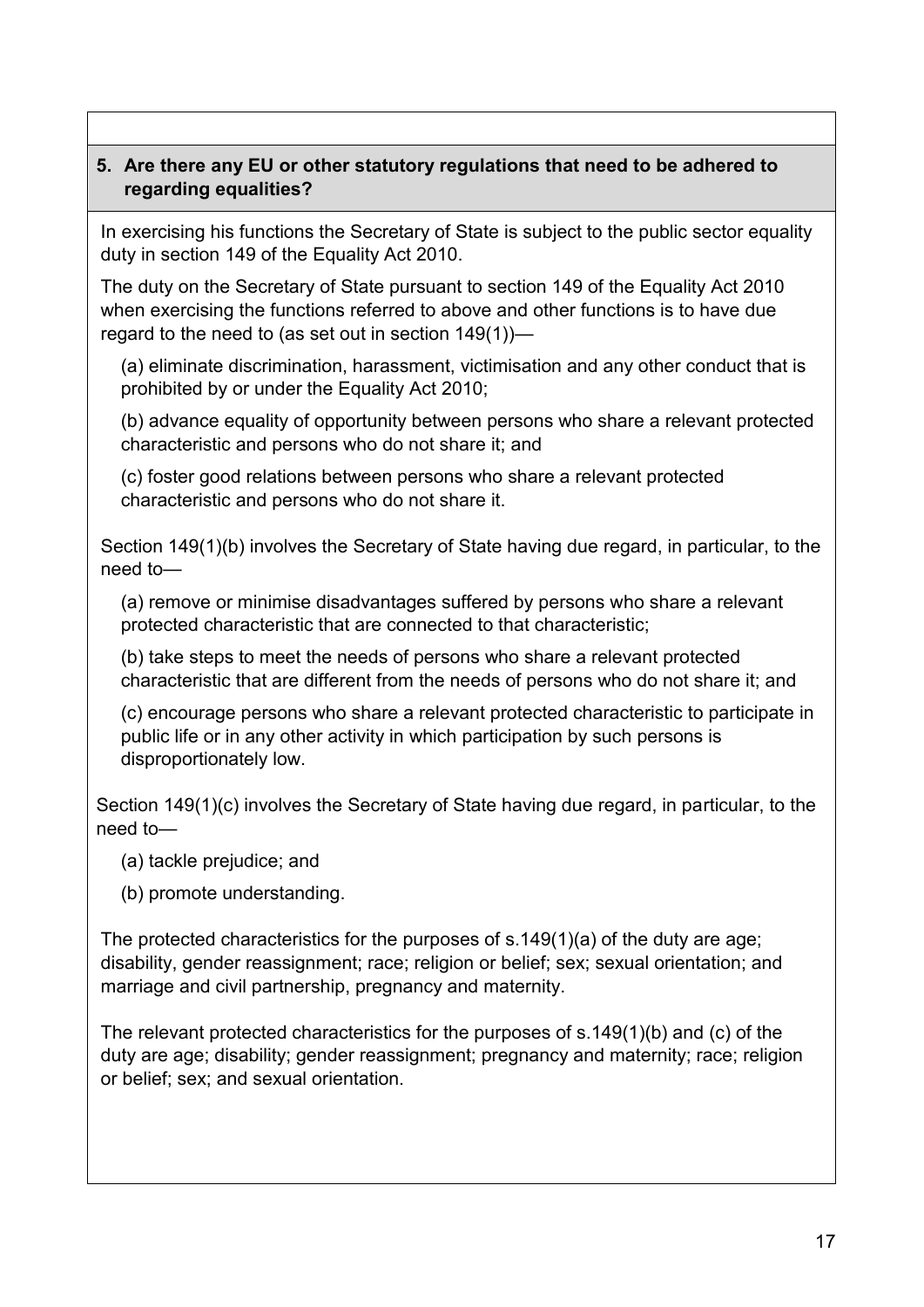#### **6. What published or otherwise public sources have you drawn upon when developing policies?**

Sources of evidence include:

- Closure of the Independent Living Fund (ILF) Equality Analysis (Published 06/03/2014)
- **7. Have you identified differences in need for those with a protected characteristic or evidence of an adverse equality impact on those with a protected characteristic?**

**What actions have you taken to mitigate any adverse equality impact on those with a protected characteristic?**

All previous recipients of the ILF were considered to be disabled people because eligibility to receive ILF funding was dependent upon an entitlement to a higher rate of Disability Living Allowance or the Enhanced Rate of Dailey Living Component of Personal Independence Payment. The distribution of the Former ILF Recipient Grant funding could impact directly upon such persons.

The Closure of the Independent Living Fund (ILF) Equality Analysis concluded that there was no evidence that the closure would have a disproportionate impact on gender, race/ethnicity or age or upon other protected characteristics. As our proposals for distribution relate to expenditure patterns at the time of the ILF closure we consider therefore that the distribution of the Former ILF Recipient Grant should also not have a disproportionate impact upon other protected characteristics.

The closure of the ILF in 2015 and subsequent devolving of funding to local authorities in England has meant that all users at the time of closure now have their needs assessed and met through the mainstream care and support system. This allows local authorities to use all the available funding to support every user of the social care system in a fair and consistent way.

It is for individual authorities to make decisions on allocation of their resources. This grant, as in 2015-16, is un-hypothecated and therefore it is not possible to assess how local authorities use the funds. It is therefore not possible to predict how the proposed changes for 2016-17 will impact on specific persons who share the protected characteristic of disability as this will be dependent on the decisions made at a local level.

In exercising their functions, including when making policy and spending decisions, authorities are required to comply with the public sector equality duty. So in deciding whether or not to fund, or continue to fund, a service that (for example) offers opportunities to persons who share the protected characteristic of disability, the authority has a duty to assess the associated equalities impacts, including having due regard to the need to advance equality of opportunity between those who are disabled and those who are not.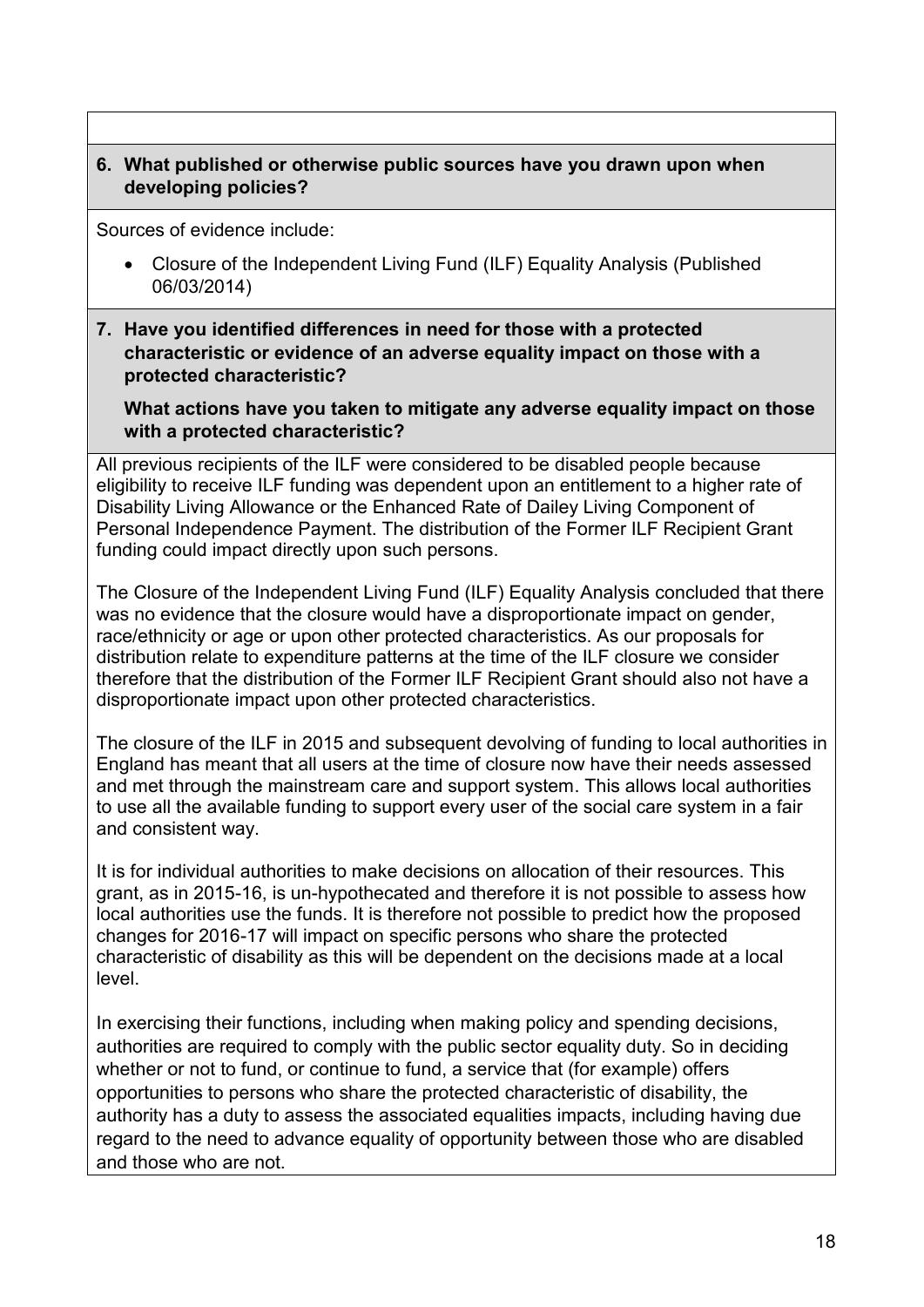### **Mitigations**

The approach taken in valuing the grant has been to remain in line with the previous Government's commitment to fund local authorities based on expenditure patterns at the time of the ILF's closure. With no user data collected since the closure however, the Government has used an ILF Trust model to assess the full cost of maintaining former ILF support packages in full. While there may be some local variation, at a national level it is likely that the funding being provided will be at the least sufficient to fund the full cost of supporting former ILF users existing care packages if the council wishes to do so. A full break down of the model's assumptions and calculations can be found within the technical consultation.

#### **8. When your policies are finally implemented which groups are most likely to benefit?**

As was the case at the time of the ILF's closure there is a potential positive impact for some users of the social care system from this funding being made available. Those who are not former ILF users may get an improved service or level of funding from their local authority due to the greater amount of funding available.

#### **9. In considering the above information have any gaps in data or equalities information been identified?**

The devolved nature of local government in England, including the unhypothecated nature of the funding, does not lend itself to predicting changes in service provision and, therefore, equalities impacts. As a result DCLG lacks reliable data and information on the impact of the proposals on specific persons who share a protected characteristic.

Through the 'Former ILF Recipient Grant' consultation we are seeking views on whether our proposed distribution should continue to be in line with practices set out at the time of the Fund's closure. Due to the nature of the funding – it is likely that any representations we receive during the consultation period will bring to light any equalities impacts that the Government has not yet considered.

#### **10.Overall, can you make an assessment of the potential of this policy to have a substantial equalities impact on discrimination, fostering good relations or advancing equality of opportunity?**

The changes in funding could, depending on the spending decisions made by authorities, have an adverse equalities impact on persons who share the protected characteristic of disability. At this stage, however, there is not sufficient evidence to identify a 'substantial' equalities impact. The policy stream relates to the allocation of unhypothecated funding. The proposals have been designed in the context previous decisions made by Government on how to devolve funding to councils for their duties under the Care Act 2014.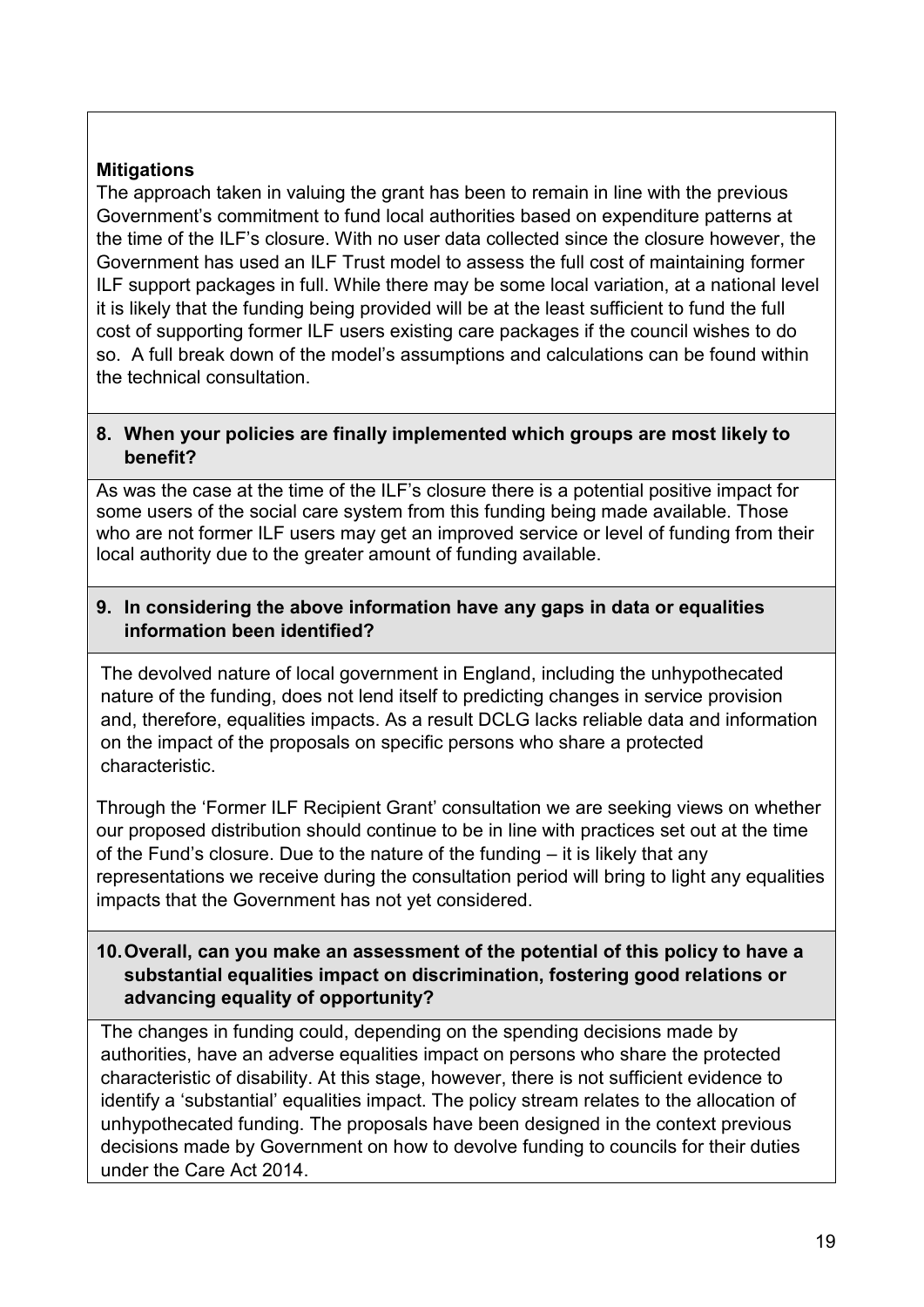The extent of equalities impact will also depend on the decisions made by authorities in response to a number of central and local policies. As noted in section 7 above, each local authority has a duty to assess the equalities impacts of their service provision choices.

**This analysis was undertaken by (name of Equality Champion and any other colleagues involved).** 

| Name/Title             | Lorenzo Peri    |                     |                 |
|------------------------|-----------------|---------------------|-----------------|
| Directorate/Unit   LGF |                 | <b>Lead contact</b> | Lorenzo Peri    |
| <b>Date</b>            | 2 February 2016 | <b>Date</b>         | 2 February 2016 |

**SCS Sign off**

MATTHEW STYLE

**I have read the available evidence and I am satisfied that this demonstrates compliance, where relevant, with Section 149 of the Equality Act and that due regard has been given to the need to: eliminate unlawful discrimination; advance equality of opportunity; and foster good relations.**